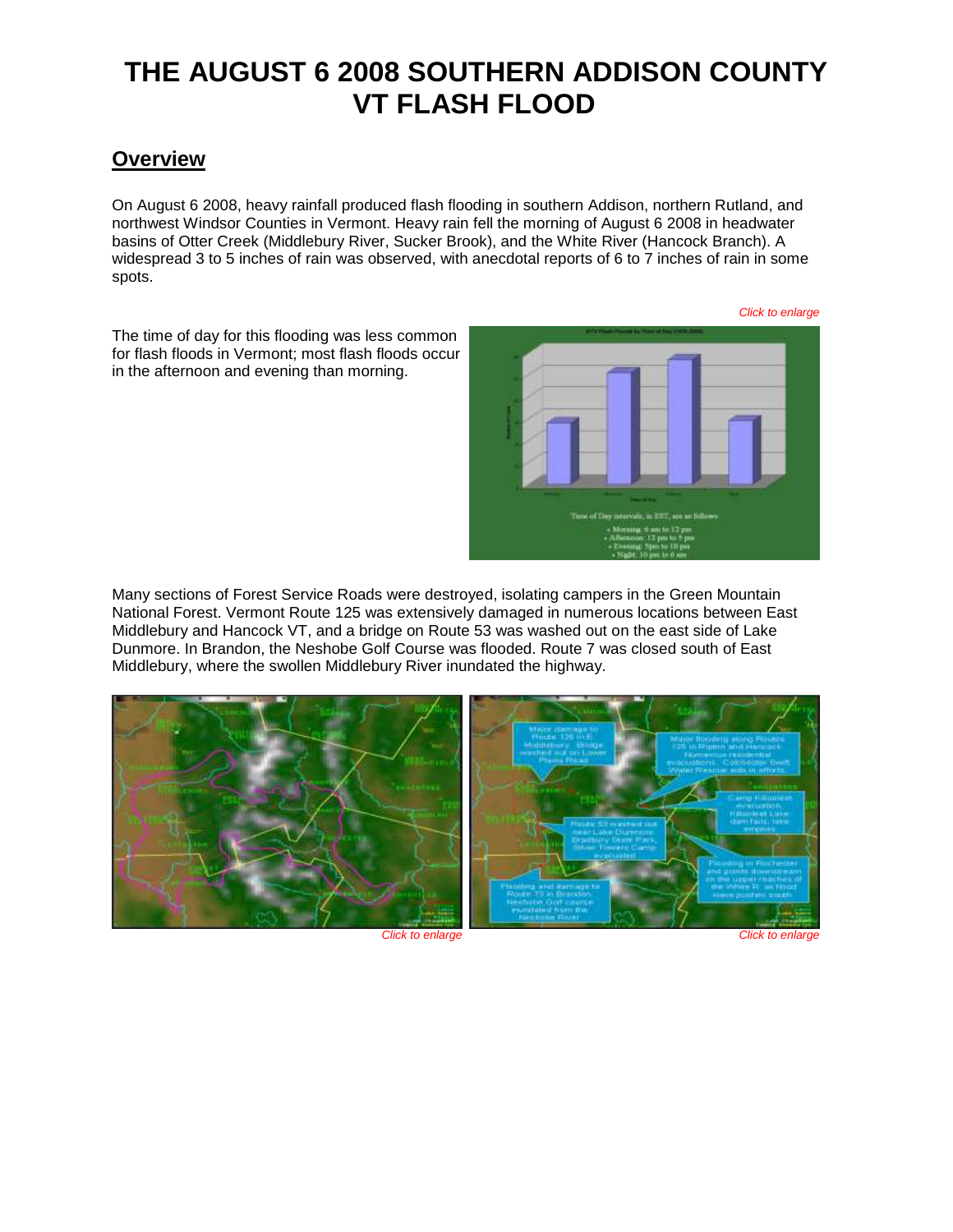Hancock Village was particularly hard hit, where the Hancock Branch flowed through several structures and flooded Route 100, forcing its closure. Water swept through Camp Killooleet, forcing campers to move to higher ground for safety.

The camp's lake emptied when the dam was washed away by floodwaters. After entering the White River in Hancock, the flood wave traveled south downstream, and created additional flooding near the village of Stockbridge VT, a distance of approximately 15 river miles.



#### *Click to enlarge*

Further downstream and later in the day, the White River at West Hartford VT crested at 12.14 feet at 10:45 pm EDT (flood stage is 18 feet).

It took the flood wave eight to ten hours to travel the 57 miles from the headwaters that received the heavy rainfall to the West Hartford gage.



### **Weather Analysis**

At the surface, a weak area of low pressure was centered over northern New York, with a surface boundary trailing southward. East to southeast flow across New England tapped into an Atlantic Ocean airmass, with surface temperatures in the low to mid 60s, and dewpoints in the upper 50s to lower 60s.

Further south over southern New England, Pennsylvania, and New Jersey, dewpoints in the upper 60s to around 70 and south to southwest flow indicated an airmass with more tropical origins. This deep tropical moisture flowing north above the surface warm front



would help fuel the heavy rain. Behind the front, west winds turned northwest over western New York, with slightly cooler temperatures and dewpoints.

*Click to enlarge*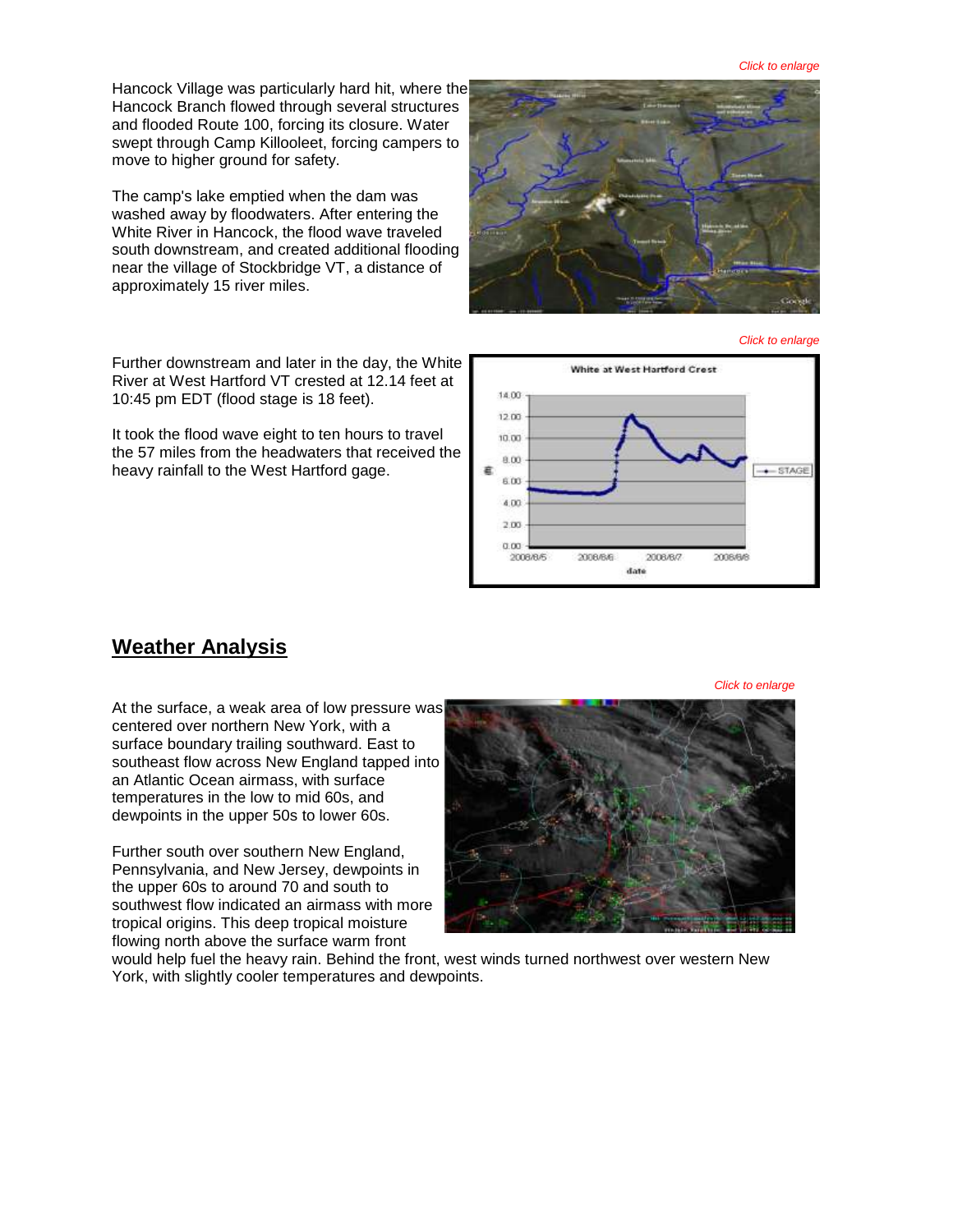*Click to enlarge*

The Water Vapor satellite image shows an upper lowover southern Quebec, with an intrusion of mid level dry air moving in from the west over northern Pennsylvania and New York.

Moisture can be seen associated with the day's convection over the Adirondacks in New York and west-central Vermont.



*Click to enlarge*

At the 500 mb level, the general flow was westnorthwest, with a shortwave ridge exiting the north country at 12z, and an approaching shortwave trough beginning to move along the Canadian border with northern New York.

Also note the small vorticity maximum located over north central Vermont at 12 UTC, which will be more apparent in the upcoming radar data.

The North American Mesoscale (NAM) model 8 hour forecast sounding for Rutland VT (KRUT) valid at 14 UTC showed winds that weren't particularly light through the low layers. The presence of a low level jet (absent for this case) usually indicates strong advection of moisture to help feed any storms.

In addition, the convergent area at the nose of the low level jet is a preferred area for initiation and growth of storms. Another indicator of storm motion, the [MBE velocities,](http://www.spc.noaa.gov/publications/corfidi/mccthes.htm) were near 20 kts, indicating that any storms that developed would keep moving, and not have a tendency to remain



*Click to enlarge*



over the same area and backbuild. In addition, precipitable water was 1.54 inches, which is notable, but not exceptionally excessive for this time of year.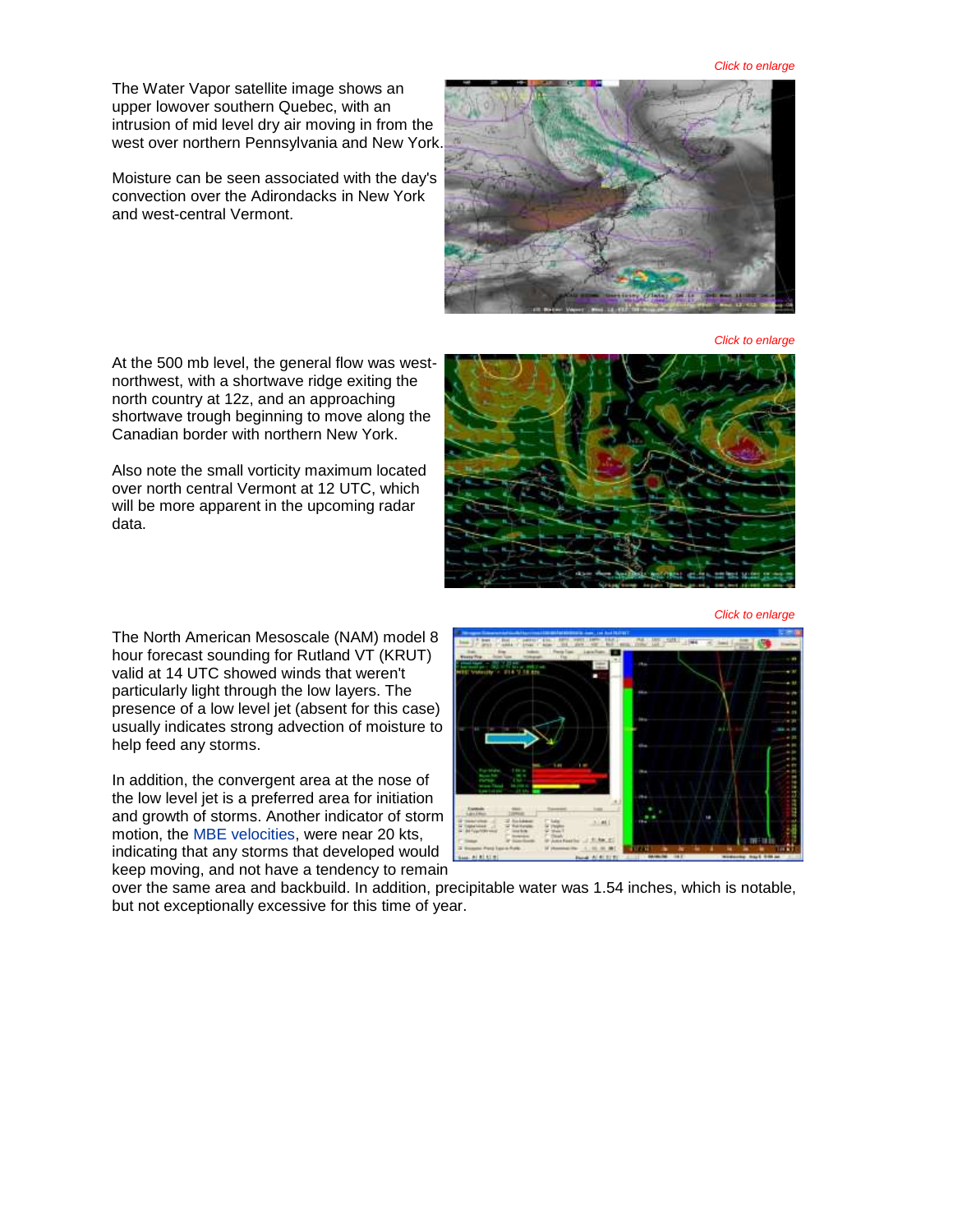Upon closer examination however, it is important to note the depth of the saturated layer extends around 6 km (20,000 feet) into the atmosphere, and the very low LCL and deep warm coalescence depth of 3 km indicates a very efficient rain producing process for any storms that do develop.

Warm process rainfall also presents itself on radar as only moderate rainfall with lower reflectivities than deeper convection, and therefore may be more prone to be overlooked for the flash flood threat.

Deep moisture and warm rain processes have been identified, however a triggering mechanism and focus for convection is not readily apparent. There is an upper level shortwave trough and surface low, however they are well to the north of the area of interest.

In addition, there is no low level convergence to be found. However, a quick look at the 850-500 mb divergence field indicates an area of convergence over central Vermont.

A cross section running north/south through western vermont reveals an area of convergence centered at the 600 mb level, with ageostrophic upward vertical motion from 600 mb up to 300 mb.

This area provides the lift required for heavy rain, rather than convergence along a surface front or at the nose of a low level jet.







*Click to enlarge*



*Click to enlarge*

The area of frontogenesis at 650 mb infers an area of convergent horizontal flow being converted to upward vertical motion over west central Vermont.

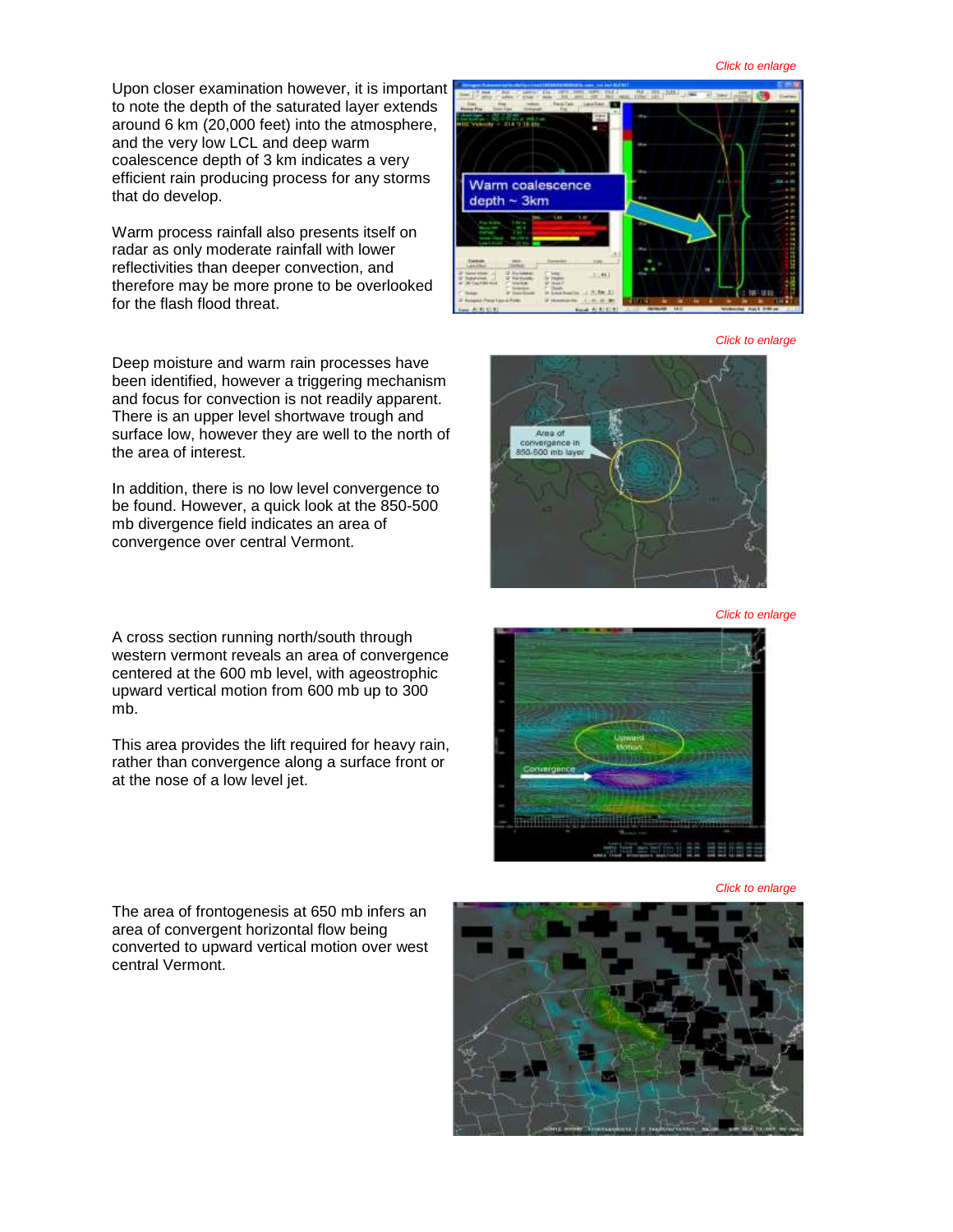#### *Click to enlarge*

The radar loop to the right illustrates how the event played out. A broad area of moderate to heavy rain moved across the area of interest from about 08 UTC through 11 UTC. Note the cyclonic (counterclockwise) spin of this rainfall, associated with the small vorticity maximum seen on the 500 mb chart above.

The cyclonic motion of the rain area as it moves west to east keeps southern Addison county in the inflection point and under more prolonged moderate to heavy rainfall. The final blow is dealt from 11 UTC to 13 UTC, when a line of convective showers trains over southern Addison



county, just north of the Rutland county line. This line of showers produces the final burst of heavy rains that takes this event from minor nuisance flooding to a devastating flash flood.

*Click to enlarge*

The Flash Flood Monitoring & Prediction (FFMP) tool was essential to the successful warnings issued on this flash flood event. FFMP automatically compares radar rainfall estimates to flash flood guidance, and gives the forecaster a quick visual indicator of the areas that have received the most rainfall, and may be the most susceptible to flooding.

In this event, FFMP accurately highlighted the excessive rainfall in the flood area, and alerted the forecaster that had just begun his workday.



## **Photographs**